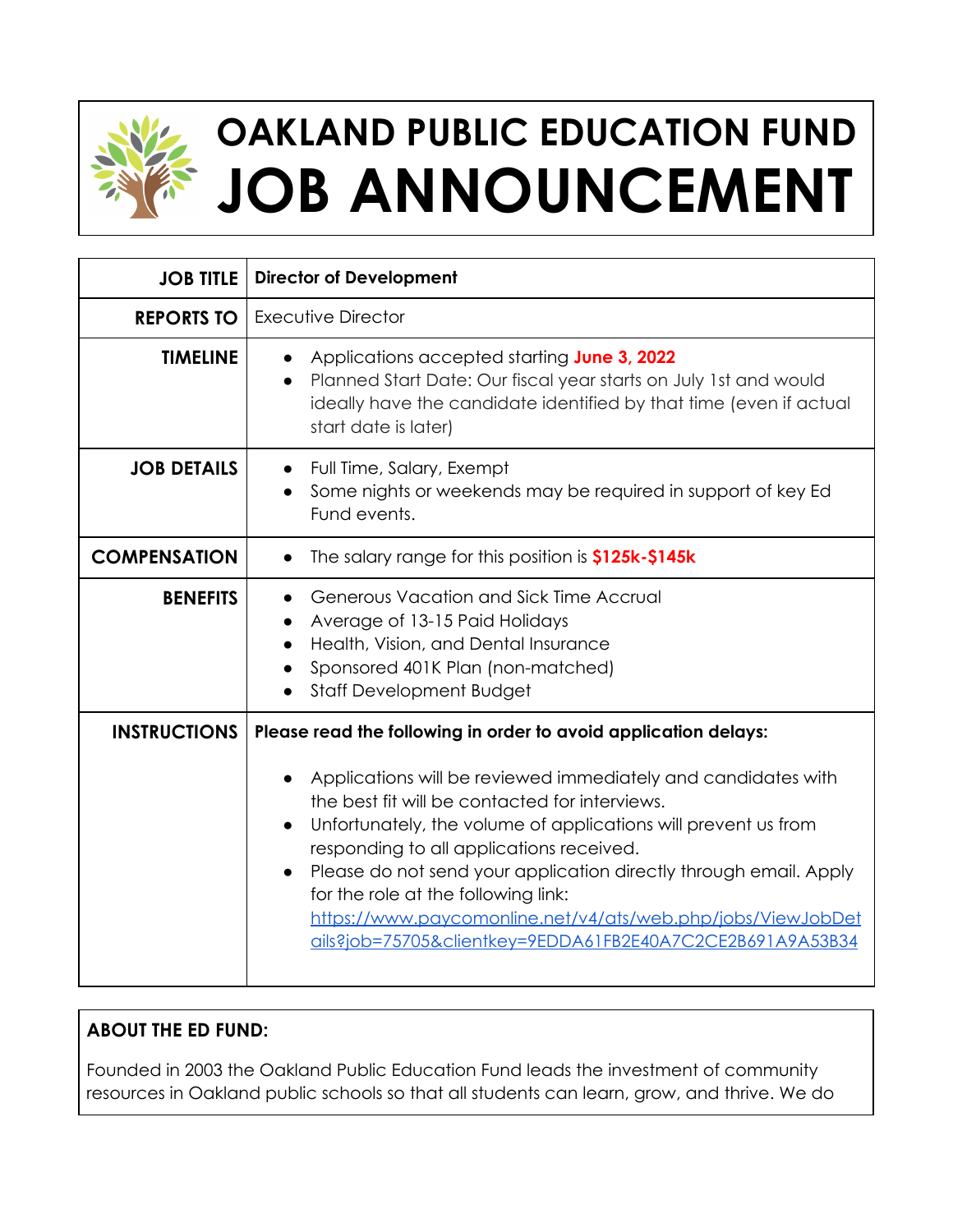this by helping Oakland communities build and manage resources, partnerships, and public engagement essential to improving public education.

#### **OUR WORK:**

The Oakland Public Education Fund is the only organization raising money for all Oakland public schools. Since 2003, we have helped raise over \$200 million for schools and programs that help students thrive. We put the right tools in students' hands to give all kids the excellent education they deserve. We support all Oakland public schools with a focus on those furthest from opportunity, because kids who come to school with less need more. Learn more about our work at [www.oaklandedfund.org](http://www.oaklandedfund.org/).

#### **WORK LIFE AT THE ED FUND:**

- Ability to work from home;
- Great mentorship and opportunities for both personal development and professional growth;
- Flexible work schedule;
- The opportunity to make a direct, positive impact on Oakland public schools and programs serving our youth.

#### **ABOUT THE ROLE:**

The Oakland Public Education Fund seeks a passionate and entrepreneurial Director of Development to lead all aspects of fundraising and communications for the organization.

We're looking for someone who's dynamic and entrepreneurial who will create and execute a comprehensive fundraising program, develop strategies and plans for a portfolio of donors and prospects, and support the Executive Director and Board of Directors to cultivate, solicit, and steward donors. The ideal candidate is strategic and able to operationalize multi-faceted plans and drive outcomes, committed to consistently learning and growing, and is big-picture oriented while also being obsessive about the details.

The Oakland Public Education Fund is currently poised to increase and diversify the resources raised and broaden its thought leadership around innovative public/private partnerships that help students thrive. The Development Director will play a leading role in this process, working closely with both the Executive Director and senior leaders across the public school system to identify strategic opportunities for developing resources that lead to equitable outcomes across Oakland's public schools. This position will oversee the Development department and supervise Development staff.

The Director of Development is a key senior position for the organization at this critical time of growth. This position plays a significant leadership role in ensuring the organization achieves its mission and maximizes our impact. We are seeking a leader who utilizes their skills and experiences in development and communications to advance positive social change in a strong and well-established organization rooted in community.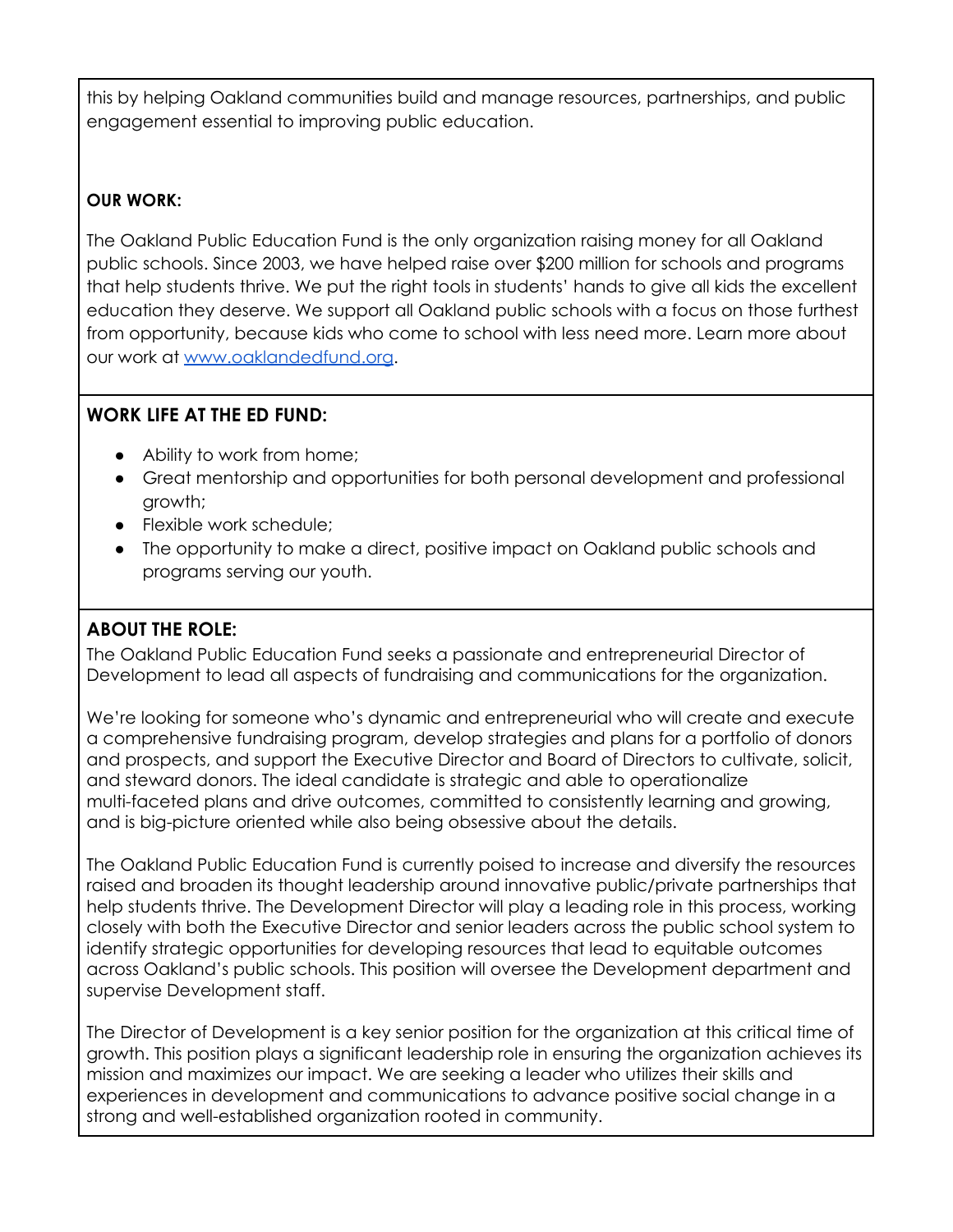#### **DUTIES AND RESPONSIBILITIES:**

#### **Funding and Development:**

**Expand the funding base supporting the organization:** The Oakland Public Education Fund seeks to expand its funding base from a current core operating budget (not including fiscally sponsored initiatives) of \$3.2M. Key to this will be building our individual donor engagement strategies to help rally Oakland and surrounding communities to support targeted needs in Oakland schools.

- Create and manage the implementation of a strategic approach to fundraising which include major gifts, corporate donations, grant solicitation, and in-kind resources. Monitor trends in the community or region and adapt fundraising strategies as necessary.
- Collaborate with the Board of Directors and Executive Director to create a fund development plan which increases revenues to support the strategic direction of the organization.
- The Executive Director is engaged in, and excited by, fundraising. Provide support and guidance, being a partner in the high-level stewardship of donors and corporate supporters.
- Lead development department in researching, proposal writing, and submitting grant applications. In partnership with Finance, manage grant requirements/reporting deadlines.
- Grow Development team there is opportunity and budget for 1-2 key hires, and the Director will lead this process.
- Develop policies and procedures for the development department.
- Continue to improve systems around utilization of Salesforce surrounding all contributed revenue, such as individual, corporate, and foundation giving. Monitor and evaluate all fundraising activities to ensure that the fundraising goals are achieved. Identify and develop corporate, community and individual prospects for the organization's fundraising priorities.

#### **Strategic Planning and Management:**

**Support the strategic resource development work across Oakland's public school system:** This position, along with the Executive Director, will serve as a partner to District leaders in supporting the development and management of a system-wide fund development strategy that expands the resources available to support systemic and site-level needs of Oakland public schools. Key to this will be engaging with OUSD leaders and other partners to co-construct and manage the resource development process, providing coaching to system leaders in managing relations with key donors, and developing innovative public and private partnerships that support Oakland schools.

- Collaborate with the Programs Department to coordinate donor strategy for public schools and Ed Fund programs.
- Work closely with the Executive Director and OUSD partners to develop and co-manage a coordinated strategy for major grant management.
- Thoughtful and timely coaching of the executive director, staff, board members, fiscally sponsored initiatives, and OUSD partners to strengthen their fundraising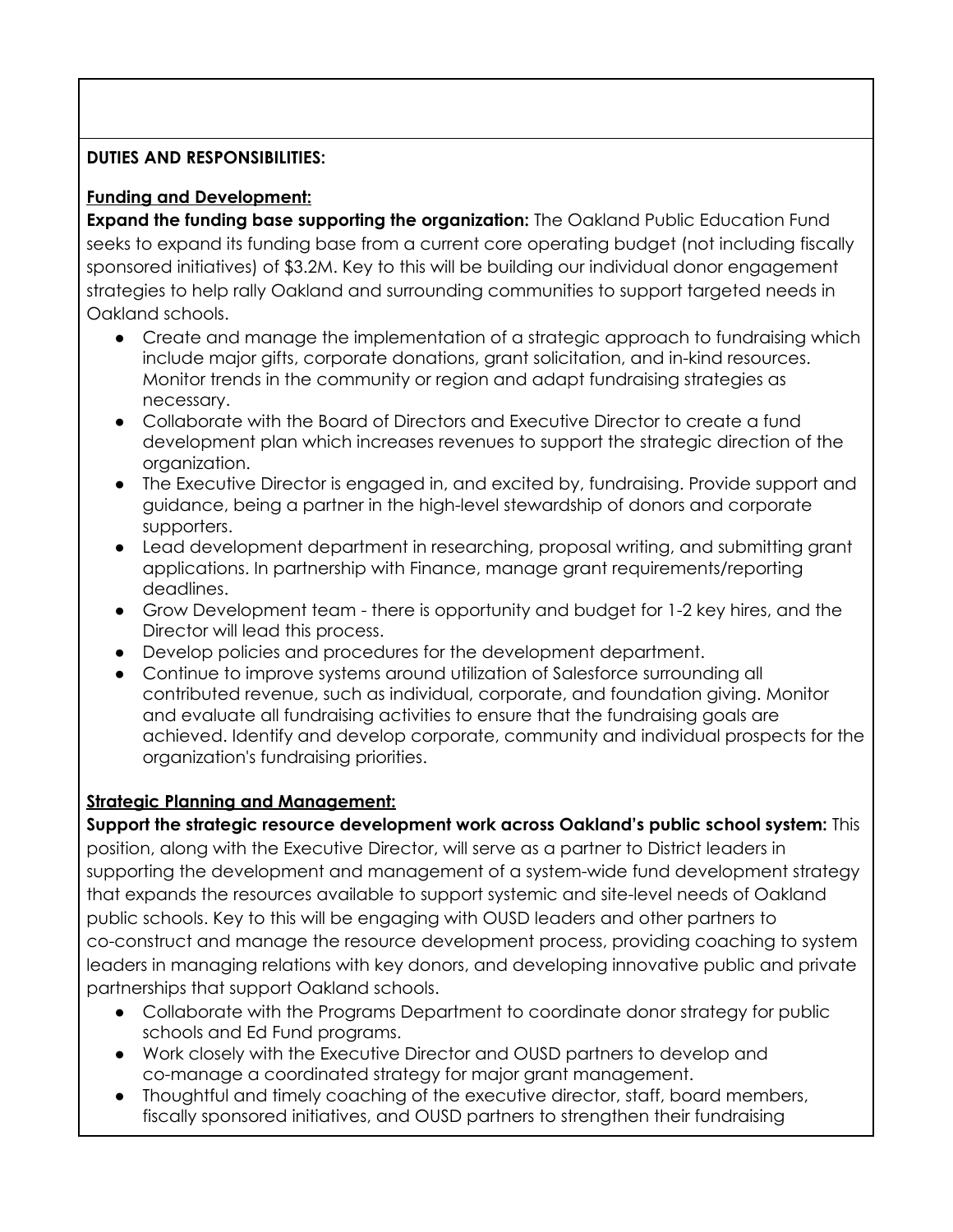effectiveness.

● Develop and manage an annual budget for all development activities at The Ed Fund.

#### **Organizational Leadership, Planning and Staff Management:**

- Promote a culture of collaboration, transparency, feedback and continuous improvement that values learning, accountability and a commitment to equity.
- Inform the way the organization collects and curates program successes to communicate impact, creating transparent donor relationships and building long-term community engagement.
- Collaborate as a member of the Senior Executive Team to lead the organization forward.
- Supervise the Development Coordinator and development contractors.
- Represent the Oakland Public Education Fund's work and values effectively and compellingly to external audiences.

This is a tremendous opportunity for a development professional to help the Oakland Public Education Fund deepen its role in bringing resources that help strengthen teaching and deepen learning for every student, in every school, every day.

#### **PREFERRED QUALIFICATIONS:**

- **Leadership of Resource Development:** Significant professional experience in and passion for resource development with demonstrated success with individual, corporate, and foundation giving that has resulted in meaningful commitments. Deep knowledge of non-profit fund development and managing funder relationships with experience designing and leading annual campaigns. Fundraising certification or higher degree a plus.
- **Storytelling:** A skilled storyteller with professional experience helping a broader community connect with a cause and taking meaningful action. Demonstrated success in taking knowledge and transforming it into engaging and useful messages, and disseminating it to the right audience(s) through the best distribution channel(s).
- **Management and supervision:** Experience in employee (either staff, contractors, or volunteers) supervision, support, hiring, and evaluation, budget management, program planning, design, and implementation, and non-profit program administration. High degree of personal and professional integrity and honesty. Excellent administrative, organizational, and communication skills.
- **Commitment to public education:** Strong belief in the centrality of high quality public schools in building just and thriving communities across Oakland.
- **Technical Skills:** Familiarity with Salesforce CRM or general experience with databases.

## **REQUIRED QUALIFICATIONS:**